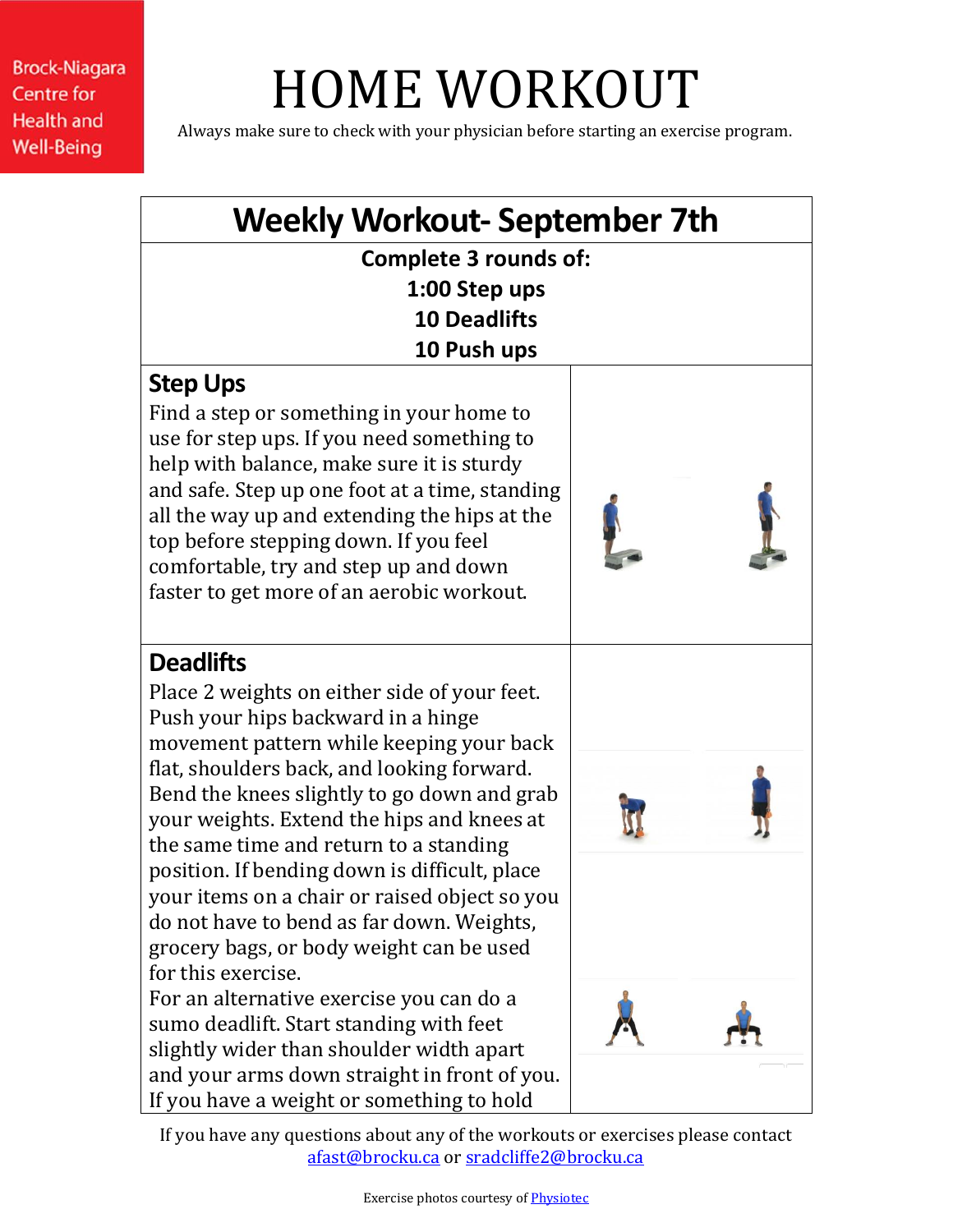**Brock-Niagara Centre for Health and Well-Being** 

## HOME WORKOUT

Always make sure to check with your physician before starting an exercise program.

onto you can, otherwise bodyweight is fine. Bend your knees and drop your hips straight down while keeping your chest up, core tight and arms down straight in front. Try and keep your knees in line with your toes. Squat down until the weight touches the ground or as far as you are comfortable or able and then back up to starting position.

## **Push Ups**

Start in a plank position with your hands just outside your shoulders and feet behind you. Slowly lower your body down, keeping your elbows in close to your side until your chest hits the floor. Push back up to starting position keeping your core tight and back flat.

Some modifications include putting your knees down or using a table or couch for more support. Even with modification, the motion and body position remain the same, keeping your core tight and torso in a straight line.



If you have any questions about any of the workouts or exercises please contact [afast@brocku.ca](mailto:afast@brocku.ca) or [sradcliffe2@brocku.ca](mailto:sradcliffe2@brocku.ca)